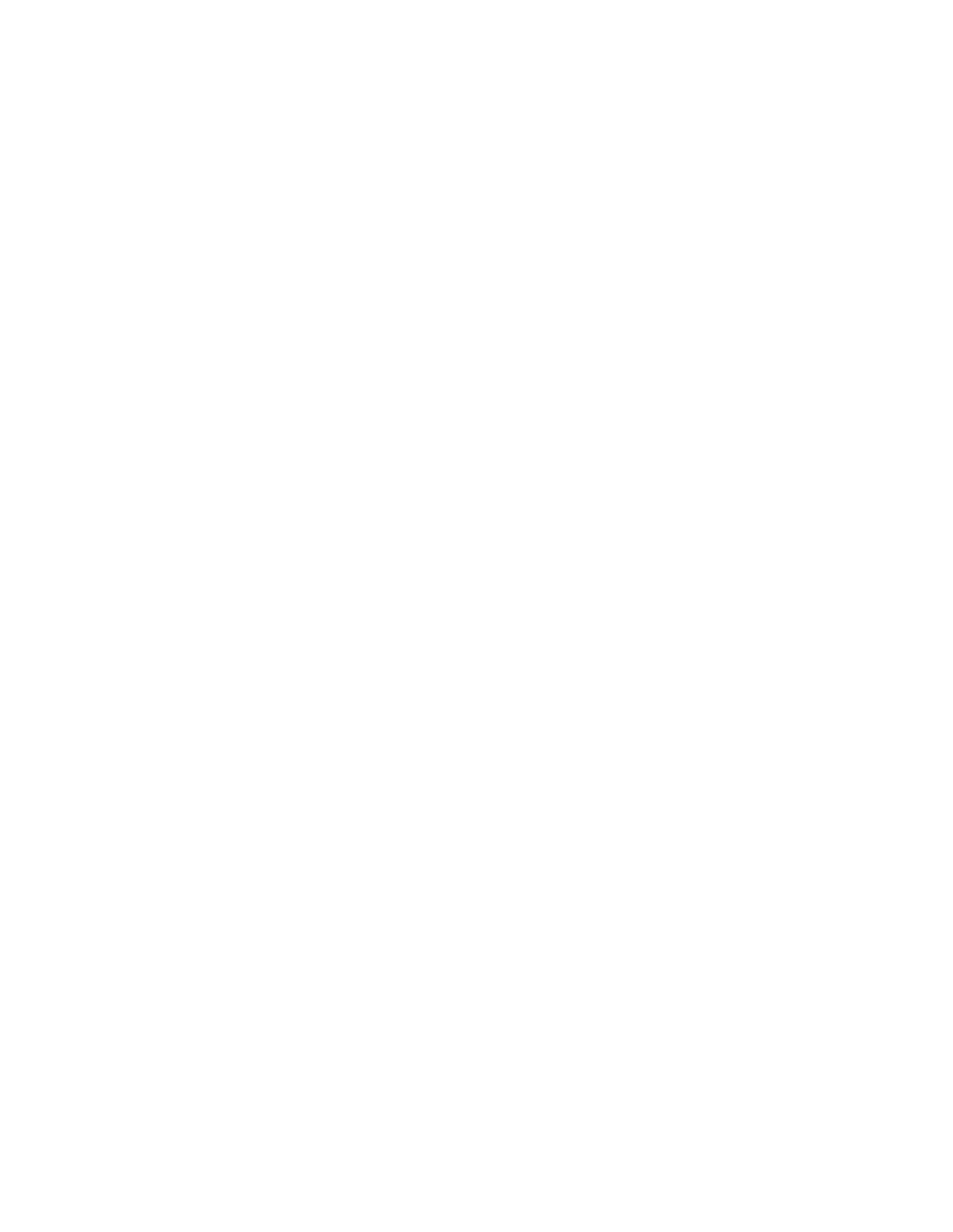# *Chapter III Events in Hezekiah's Reign*

*Part I of the Sabbath and Jubilee of 701/700 and 700/699 B.C.E.*

The first datable sabbath year and Jubilee year occurred in the pre-exile period, during the rejon of the Indebited in period, during the reign of the Judahite king named Hezekiah (715/714- 687/686 B.C.E., spring reckoning). A sabbath year came around at the time that an Assyrian army sent by King Sennacherib was preparing to lay siege against the city of Jerusalem. This sabbath year, in turn, was followed by a Jubilee year.

#### **The Order of Events**

A sabbath year and a Jubilee year are revealed in Scriptures and in the histories of the first century C.E. Jewish priest named Josephus as part of their discussion of the invasion of Judah by the Assyrian king Sennacherib. The order of events are as follows (cf. Chart F):

• "And in the fourteenth year of Hezekiah, Sennacherib the king of Assyria came up against all the fortified cities of Judah, and captured them."<sup>1</sup>

• Hezekiah, hearing that the Assyrians were coming against his country, and knowing full well that Sennacherib's intention would be to lay siege against Jerusalem, in haste prepared the city for the war, building up the walls, raising towers, cutting off water supplies outside the city, etc.2

• Seeing his fortified cities rapidly falling and fearful of further retribution, Hezekiah sent to Sennacherib, who was now assaulting the Judahite city of Lachish, offering to pay him tribute and to come to terms of peace. Sennacherib agreed and Hezekiah sent the tribute.<sup>3</sup>

• After receiving the tribute, Sennacherib ignored the agreed peace and sent a large number of troops, his *turtanu* (chief military officer), his chief of the eunuchs, and his chief cupbearer (Rabshakeh) to sack Jerusalem. Meanwhile, Sennacherib took to the field with his main force to prepare his opposition to the arrival of an approaching army of Ethiopians and Egyptians.4

• Rabshakeh sent a message to Hezekiah ordering the Jewish people to come out of the city so that the Assyrians could exile them to another land, warning Hezekiah that no one could resist the king of Assyria.<sup>5</sup>

<sup>1 2</sup> Kings, 18:13; Isa. 36:1; 2 Chron., 32:1; Jos., *Antiq.,* 10:1:1.

<sup>2 2</sup> Chron., 32:2–7.

<sup>3 2</sup> Kings, 18:14–16; Jos., *Antiq.,* 10:1:1.

<sup>4</sup> Jos., *Antiq.,* 10:1:1; cf. 2 Kings, 18:17; 2 Chron., 32:9; Isa., 36:2; and AS, pp. 31f, l. 2:73–3:5, p. 69,  $\ell$ . 22–25, where Sennacherib reports his victory over these Egyptian and Ethiopian forces.

<sup>5 2</sup> Kings, 18:17–37; 2 Chron., 32:9–19; Isa., 36:2–22; Jos., *Antiq.,* 10:1:1–2.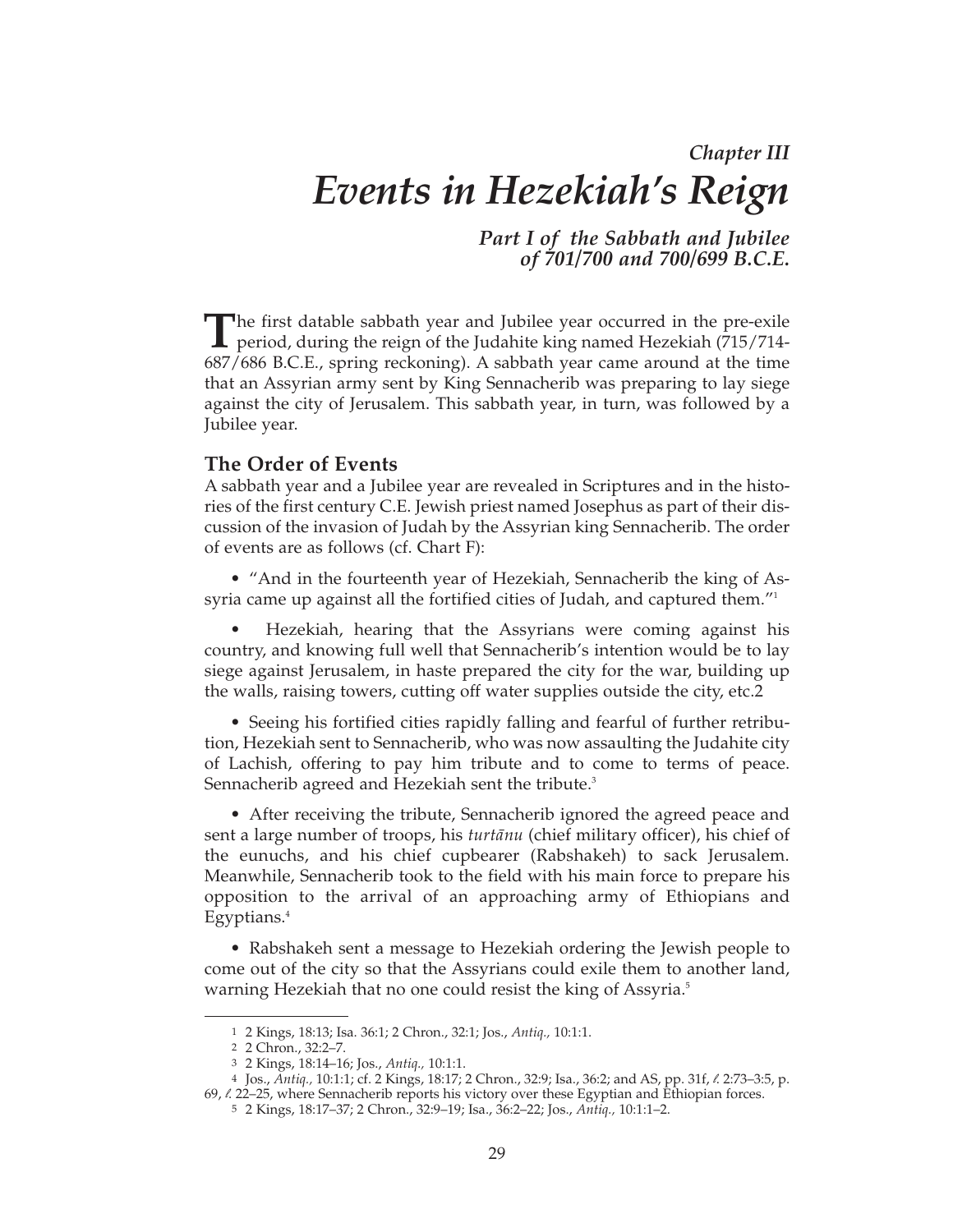• Upon hearing the message from the Assyrian king, Hezekiah went to the Temple and prayed to Yahweh.<sup>6</sup>

• Hezekiah then sent his servants to the prophet Isaiah. In response, Isaiah sent back to Hezekiah the words of Yahweh, which advised him not to be afraid of the Assyrian king, for the Assyrian would hear a rumor and return back to his own land.<sup>7</sup> Obeying Yahweh, Hezekiah refused to surrender.

• The chief cupbearer returned to Lachish but found that Sennacherib and his forces had left and were besieging Libnah (shortly after which came the Assyrian victory over the combined Egyptian and Ethiopian army).<sup>8</sup>

• Next, Sennacherib's army, as part of the Assyrian war effort against Egypt—the ally of Judah and sponsor of the Judahite revolt—laid siege against the Egyptian border city of Pelusium, raising earthworks against its walls. At the time when Sennacherib was about to attack that city, his army was struck by a plague.<sup>9</sup> Immediately after, news reached him that Tirhakah, the king of Kush (Ethiopia, the country later called Nubia), the nation dominating Egypt during these years, was proceeding by a desert route to do battle against the Assyrians.<sup>10</sup>

• Hearing that Tirhakah was coming, Sennacherib sent a letter to Hezekiah warning him that Jerusalem would still fall into his hands—an obvious effort to intimidate the Judahite king into surrender.<sup>11</sup>

• After receiving the message from Sennacherib, Hezekiah went to the Temple both to pray and to present Sennacherib's letter before Yahweh.<sup>12</sup>

• Isaiah the prophet sent Yahweh's reply to Hezekiah, foretelling the downfall of the Assyrian king and the deliverance of Jerusalem without an arrow being shot.13 To confirm this prophecy Yahweh gave Hezekiah a sign:

> And this is a sign for you: eat THIS YEAR that which is sown of itself, and in THE SECOND YEAR that which grows of the same, and in THE THIRD YEAR you shall sow, and reap, and plant vineyards and eat their fruit. (2 Kings, 19:29; Isa., 37:30)

<sup>6 2</sup> Kings, 19:1–4; 2 Chron., 32:20; Isa., 37:1–4; Jos., *Antiq.,* 10:1:3.

<sup>7 2</sup> Kings, 19:5–7; Isa., 37:5–7; Jos., *Antiq.,* 10:1:3.

<sup>8 2</sup> Kings, 19:8; Isa., 37:8. Libnah of Judah was very near Ekron and Eltekeh (cf. Josh., 19:40– 45, 21:13, 23; 1 Chron., 6:57; NBD, p. 734, maps 3, 4). The latter place was where Sennacherib fought the combined Egyptian and Ethiopian forces (see above n. 4). His conquest of Libnah was no doubt in preparation for his meeting of the enemy Egyptian and Ethiopian troops. It was necessary for the Assyrians to clear the immediate area of safe havens friendly to the opposing forces.

<sup>9</sup> Jos., *Antiq.,* 10:1:4; Herodotus, 2:141.

<sup>10 2</sup> Kings, 19:9; Isa., 37:9; Jos., *Antiq.,* 10:1:4.

<sup>11 2</sup> Kings, 19:9–13; Isa., 37:9–13; Jos., *Antiq.,* 10:1:4.

<sup>12 2</sup> Kings, 19:14–19; 2 Chron., 32:20; Isa., 37:14–20; Jos., *Antiq.,* 10:1:4.

<sup>13 2</sup> Kings, 19:20–34; 2 Chron., 32:20; Isa., 37:21–35; Jos., *Antiq.,* 10:1:4.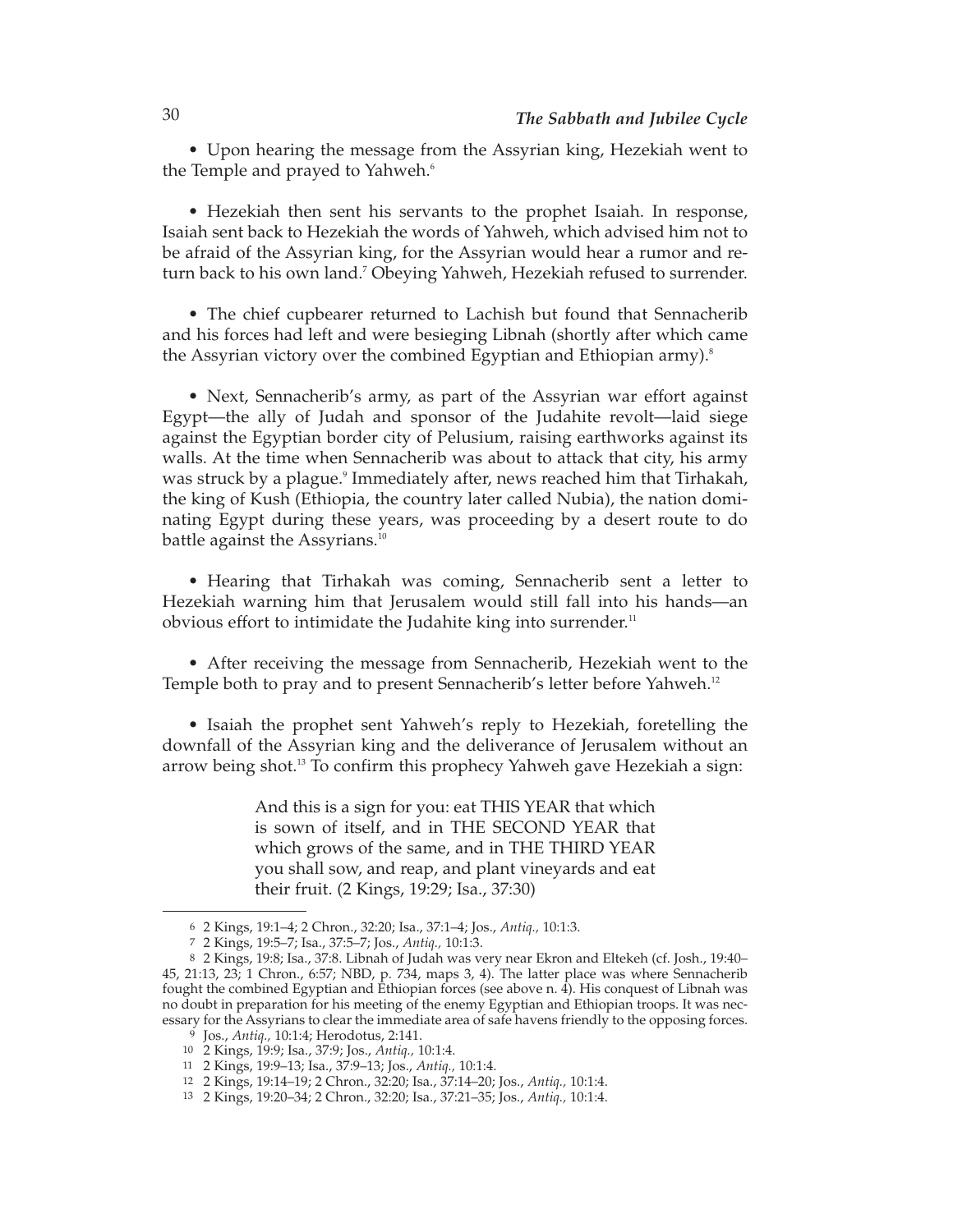# **The Sabbath Year in Hezekiah's Reign**

Yahweh's sign to Hezekiah (mentioned in 2 Kings, 19:29, and Isaiah, 37:30, and quoted above) clearly reflects the fact that a sabbath year—"this year" was currently in progress. It is against sabbath year law to "harvest" that which is sown of itself during the sabbath and Jubilee years.<sup>14</sup> Nevertheless, during a sabbath or Jubilee year the Israelites are permitted to eat directly out of the field from that which is sown of itself, $15$  much as the messiah, who never sinned,<sup>16</sup> illustrated that it was permissible to eat directly from the field on a sabbath day.17

The following year, therefore, was also a sabbath and accordingly the "sabbath of sabbaths," i.e. the year of Jubilee, since this is the only sabbath year that follows a sabbath year. After the Jubilee came a third year wherein the Judahites would return to planting and reaping their crops.

This observance was seen as a sign that the Assyrian king would not deport the remaining people of Judah, as Sennacherib's messenger boasted to Hezekiah that he was about to do.<sup>18</sup> Against these words of Sennacherib, Yahweh promised the Judahites that they would still be found in their land, long after the downfall of the Assyrian king, observing the sabbath and Jubilee years and sowing and harvesting their crops in the year that followed. That this was the intent of the sign is further supported by the Targums of Jonathan ben Uzziel (first century B.C.E.). In his version of 2 Kings, 19:29–31, we read:

> And this will be the sign for you: Eat in one year that which is sown of itself, and in the second year the third crop, $19$  and in the third year sow and reap and plant vineyards and eat their fruit. And the survivors of the house of Judah who will be left will continue like a tree that sends forth its roots below and raises up its branch above. Because from Jerusalem the remnant of the just ones will go forth and the survival of those upholding the Torah from Mount Zion.<sup>20</sup>

Josephus, likewise, understood this sign in this way, writing:

And, when he (Hezekiah) offered a second prayer to

<sup>14</sup> Lev., 25:4–5, 11.

<sup>15</sup> Lev., 25:11–12, esp. v. 12, which states, as the NIV correctly translates it, "eat only what is taken directly from the fields." The LXX of Lev., 25:12, reads, "You shall eat its fruits off the fields."

<sup>16 1</sup> Pet., 2:21f; 2 Cor., 5:20f; Heb., 4:14f. Sin is defined in 1 John, 3:4, as "transgression of the Law." These passages demonstrate that the messiah never broke the Torah. Therefore, he committed no wrongdoing by eating his meal directly from the field on the sabbath.

<sup>17</sup> E.g. Matt., 12:1–8; Mark, 2:23–28.

<sup>18 2</sup> Kings, 18:17–37, esp. vv. 31f.

<sup>19</sup> The second year of eating that which is sown of itself is the third crop, i.e. of that which was originally planted and harvested in the year before the sabbath year in question.

<sup>20</sup> Targ. Jon., *2 Kings*, 19:29–31; cf. Targ. Jon., Isa., 37:30–33.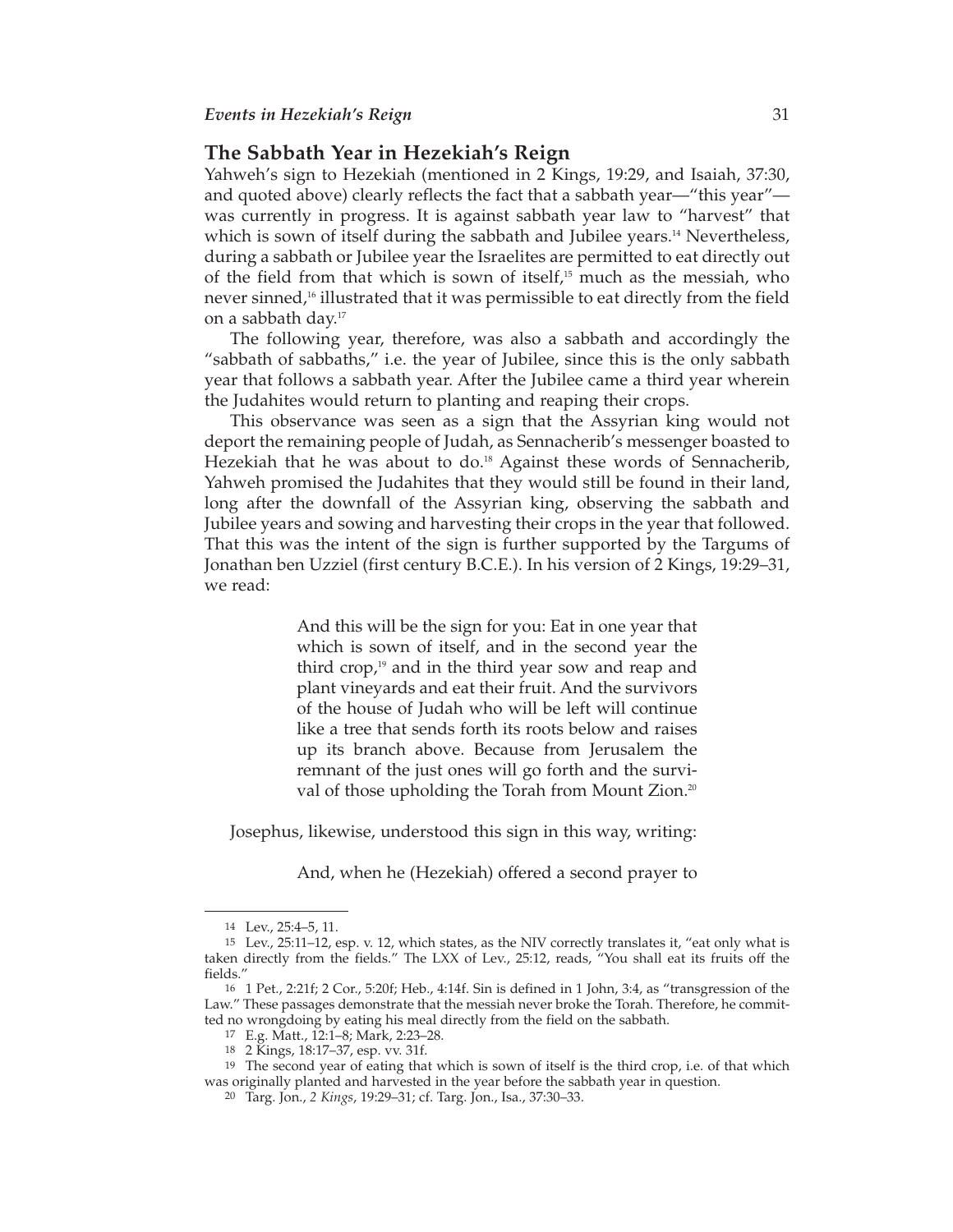the deity on behalf of the city and the safety of all, the prophet Isaiah told him that he (Yahweh) had hearkened to his prayer, and that at the present time he would not be besieged by the Assyrian, while in the future his subjects, relieved of all apprehension, would till their land in peace and look after their own possessions without fear of anything.<sup>21</sup>

William Whiston, in his translation of Josephus, writes of the passages found in 2 Kings, 19:29, and Isaiah, 37:30, that these words "seem to me plainly to design a Sabbatic year, a year of Jubilee next after it, and the succeeding usual labours and fruits of them on the third and following years."<sup>22</sup> In another place Whiston gives the following interpretation to Isaiah, 37:30.

> You shall be so far from being disturbed by Sennacherib, of whom you are now so terribly afraid, that you shall be able to keep your two years of rest, which are already begun, your ordinary sabbatic year, and your extraordinary year of jubilee, without any molestation from Sennacherib, till you fall to your ordinary occupations the third year, as you were wont to do in times of the greatest peace and quietness.<sup>23</sup>

"That night" the angel of Yahweh struck the Assyrian army set against Jerusalem with a plague. Shortly thereafter Sennacherib, who was in retreat from his failed siege at Pelusium, returned to Jerusalem. Finding 185,000 of his soldiers dead, and fearing for the lives of the remaining army, he fled back to Nineveh.<sup>24</sup>

# **The Length of the Conflict**

It is the common opinion of many present-day biblical scholars that Sennacherib's destruction occurred in the fourteenth year of Hezekiah.<sup>25</sup> This theory rests solely upon the statement, as cited above, that "in the fourteenth year of Hezekiah" the Assyrian king invaded the land of Judah. But the records do not claim that Sennacherib's army was destroyed during the same year as his initial invasion. This idea is merely an assumption. Close examination of the evidence, on the other hand, reveals that the army of Sennacherib was actually destroyed at the beginning of Hezekiah's fifteenth year—after, at minimum, a couple of months of war. It is Hezekiah's fifteenth year that represents the sabbath year; his sixteenth year is a Jubilee.

<sup>21</sup> Jos., *Antiq.,* 10:1:4(16).

<sup>22</sup> Whiston, *Jos.,* p. 213, n.\*

<sup>23</sup> Whiston, *Jos.,* p. 701, #41.

<sup>24 2</sup> Kings, 19:34–37; 2 Chron., 32:21–23; Isa., 37:36–38; Jos., *Antiq.,* 10:l:5; Herodotus, 2:141.

<sup>25</sup> E.g. NBD, p. 1159.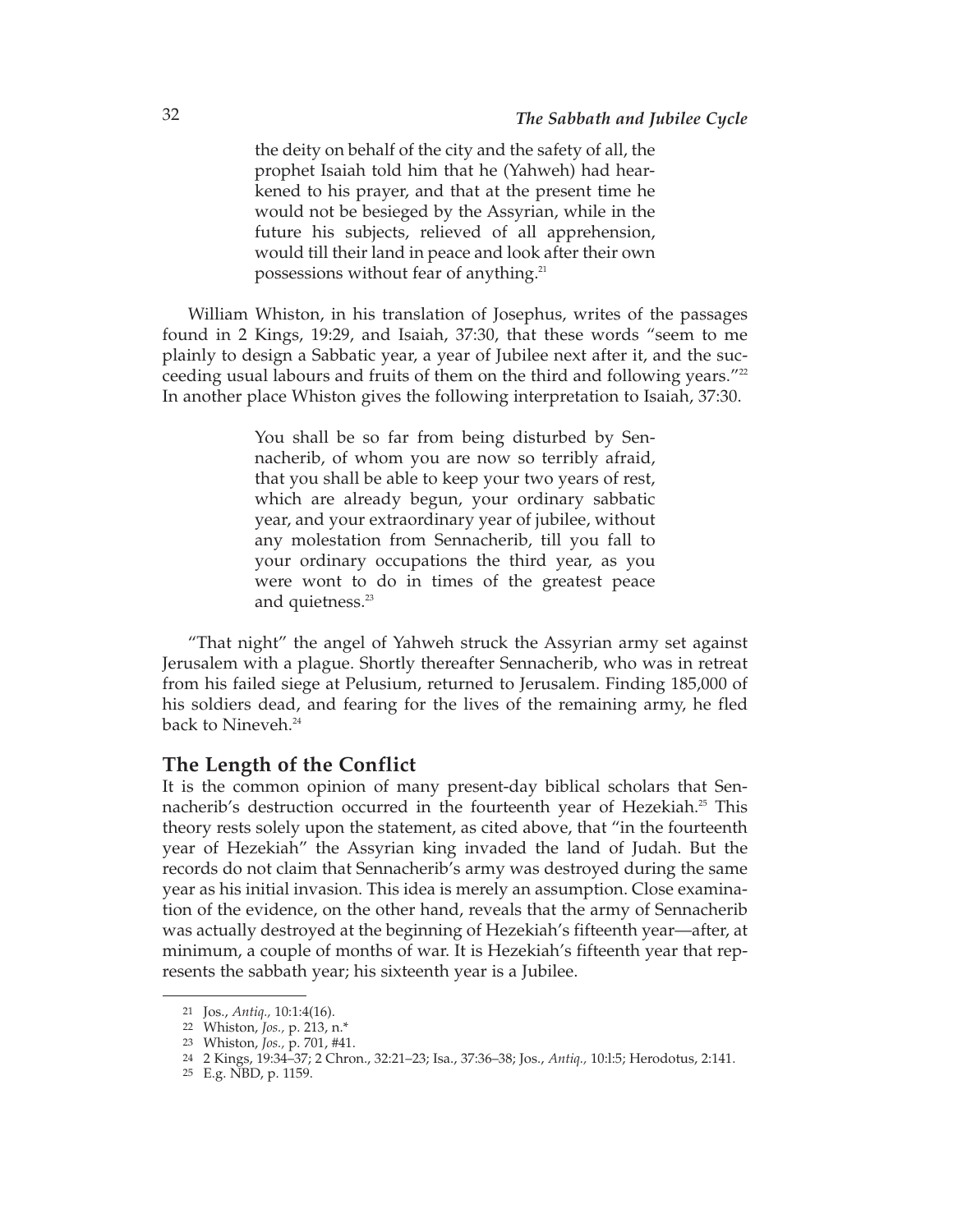#### *Events in Hezekiah's Reign* 33

Proof of this chronology is found in the length of the conflict. The details are as follows:

• When Sennacherib came out against Judah, he camped "against all the fortified cities of Judah," "commanded to break them open," and "captured them."26

• While Sennacherib was besieging other cities in Judah, Hezekiah had enough time to fortify the walls of Jerusalem and build defense towers.<sup>27</sup>

• Sennacherib was laying siege to Lachish when Hezekiah sent him tribute. It was at this point that Sennacherib sent an army against Jerusalem to begin a blockade of that city, despite the tribute sent to him and the agreement of peace.<sup>28</sup>

• After taking Lachish, Sennacherib moved against the city of Libnah and an Egyptian and Ethiopian army (whom he defeated).<sup>29</sup>

• Later, part of the Assyrian army was sent to build siege works against the Egyptian city of Pelusium.<sup>30</sup> According to Josephus, Sennacherib's army "spent a great deal of time on the siege of Pelusium."31

• The invasion against Judah had broader geopolitical goals than merely a conquest of that state. King Hezekiah had allied himself with the Egyptians (who in turn were dominated by the Ethiopians). In changing his allegiance Hezekiah rebelled against the Assyrians and discontinued tribute payments.<sup>32</sup> Josephus and Herodotus prove that the invasion was actually directed against "the Egyptians and Ethiopians," not only to recover the rebel Palestinian states but to subdue Egypt.<sup>33</sup> Suddenly struck by a plague, followed by the surprise appearance of the powerful Ethiopian forces under King Tirhakah, Sennacherib pulled back to Jerusalem.<sup>34</sup> At Jerusalem, he found that the Assyrian troops left there were also decimated by a plague.<sup>35</sup>

This data proves that the war was not of short duration. Numerous Judahite cities had been put under siege and the Assyrians had been building siege works at the Egyptian city of Pelusium for "a great deal of time." The evidence indicates that at least two or more months had transpired from the time Sennacherib invaded until his army was destroyed before the walls of

<sup>26 2</sup> Kings, 18:13; 2 Chron., 32:1; Isa., 36:1.

<sup>27 2</sup> Chron., 32:1–8.

<sup>28 2</sup> Kings, 18:14–32; 2 Chron., 32:9–19; Isa., 36:2–22; Jos., *Antiq.,* 10:1:1–2.

<sup>29 2</sup> Kings, 19:8; Jos., *Antiq.,* 10:1:1; AS, pp. 31f, l. 2:73–3:5, p. 69, l. 22–25; and see Chart F.

<sup>30 2</sup> Kings, 19:8–13; Isa., 37:8–13; cf. Jos., *Antiq.,* 10:1:4.

<sup>31</sup> Jos., *Antiq.,* 10:1:4.

<sup>32 2</sup> Kings, 18:19–21; Isa., 36:4–6; Jos., *Antiq.,* 10:1:2.

<sup>33</sup> Jos., *Antiq.,* 10:1:1,3–5; Herodotus 2:141.

<sup>34 2</sup> Kings, 19:9, 35–37; Isa., 37:9, 36–38; Jos., *Antiq.,* 10:1:4–5.

<sup>35 2</sup> Kings, 19:35; Isa., 37:36; Jos., *Antiq.,* 10:1:4–5. The angel of Yahweh smiting the Assyrians with a plague implies being struck with a pestilence (cf. 2 Sam., 24:14-17; Acts, 12:23; Exod., 12:21ff). It is supported by the story in Herodotus (2:141; cf. Jos., *Antiq.,* 10:1:4), which connects the plague at Pelusium with mice (rats and mice being known carriers of bubonic plague).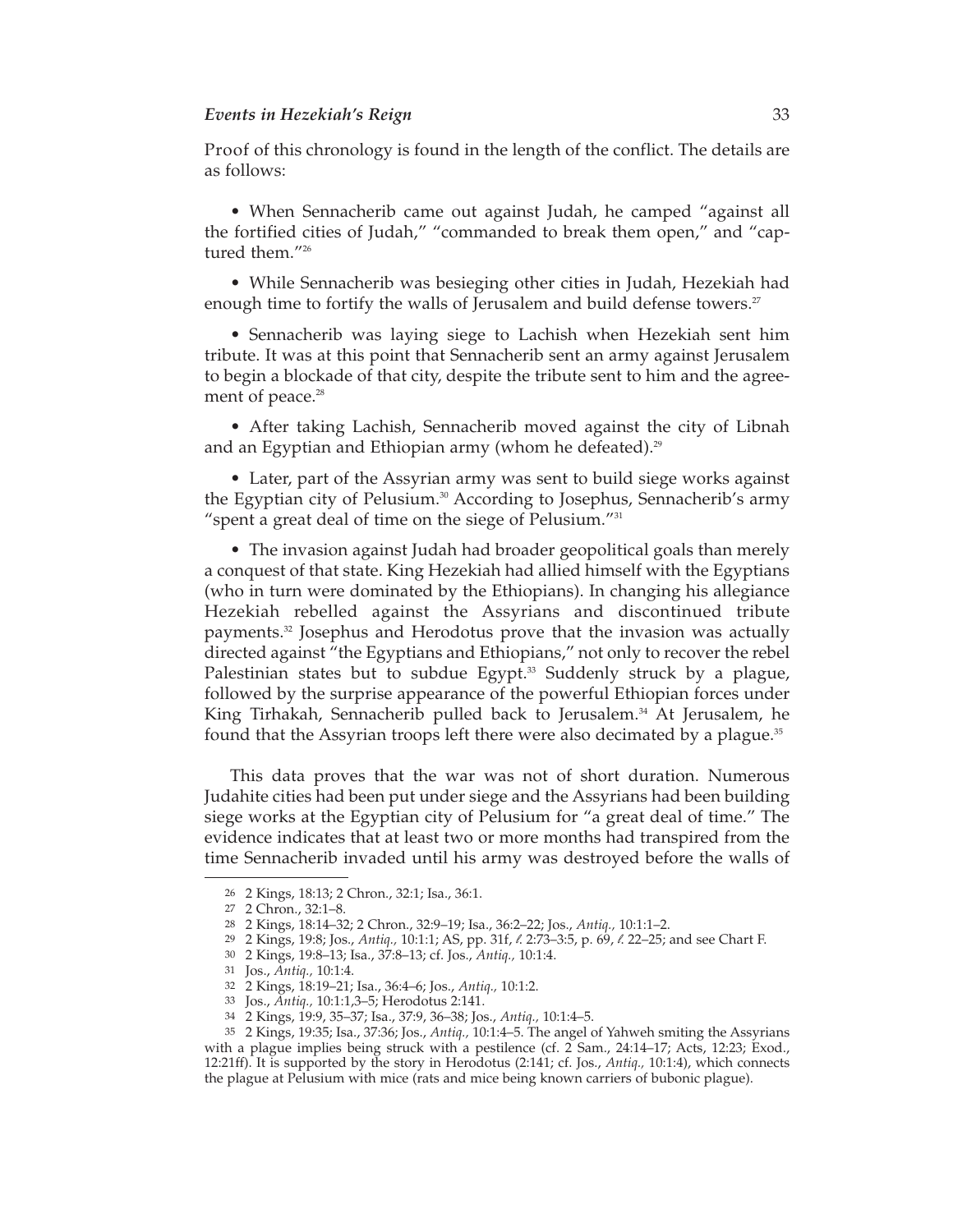Jerusalem. Added to this time is at least a month for Sennacherib to march his army approximately 500 miles from Assyria to the region of Judah.<sup>36</sup>

More evidence that the third campaign of Sennacherib was of considerable length is also found in the Assyrian records. Our study will present the evidence from these documents in our next chapter, in the subsection entitled *The Length of Sennacherib's Third Campaign*. For now, the evidence is sufficient enough to prove that the Assyrian king could not have accomplished all the deeds attributed to him in the matter of two or three weeks.

#### **The Illness of Hezekiah**

We are told that before the defeat of the Assyrian army, King Hezekiah of Judah became very ill and was near death.<sup>37</sup> After praying to Yahweh, Yahweh responded to Hezekiah that he would heal him and that "on the third day" he would be able to go up to the Temple.<sup>38</sup> Josephus translates this verse stating that the king was informed that, "μετὰ τρίτην ἡμέραν (within the third day after), he should be rid of his illness."<sup>39</sup> Yahweh continues, "And I have added to your days fifteen years."40

Similarly, we are told that Alexander the Great made the journey from Gaza to Pelusium, Egypt, a distance of about 145 miles, in seven days (Arrian, 3:1; Curtius, 4:7). These numbers give us an average day's march of about twenty and one half miles. As our final example, we have the history from Josephus recording the forced march of the Roman army under Titus from Pelusium to Rhinocorura (El-Arish), a distance of about 80 miles. Titus accomplished his mission in three days, an average of twenty-six and one half miles per day (Jos., *Wars*, 4:11:5).

Therefore, if the huge Assyrian army under Sennacherib made the excellent time of about 20 miles a day, and without considering their campaigns against the Phoenicians, they would have arrived in Judah in approximately twenty-five days after leaving Assyria. If we add to our equation the fact that Sennacherib first dealt with the Phoenicians, then moved against Palestia and the dozens of fortified cities of Judah, it may have taken his army as long as six to eight weeks before he actually sent soldiers against Jerusalem itself.

37 It is very probable that the illness suffered by Hezekiah was in some way connected with the plague that infected the Assyrian army (see above n. 35).

38 2 Kings, 20:5.

39 Jos., *Antiq.,* 10:2:1, par. 27. The Greek word μετὰ (*meta*) means, "prop. denoting *accompaniment*; '*amid*' (local or causal); modified variously according to the case (gen. *association*, or acc. succession) with which it is joined" (SEC, Gk. #3326); "of Time, *after, next to*" (GEL, p. 501). Therefore μετὰ (*meta*) carries with it not only the idea of being "after" but to be "in association," "amid," and "to accompany." Accordingly, Hezekiah would be cured "within the third day after" the present day. This understanding is also that of the Seder Olam (23).

40 2 Kings, 20:6, cf. Isa., 38:5f.

<sup>36</sup> A day's march varied depending upon the terrain, mode of transportation, numbers of military personnel, and other factors. Yet an approximation of travel time for a military expedition during this early period can be determined by the following facts: Ezra and his Jewish companions took about three and one half months to make the journey from Babylonia to Judaea in the fifth century B.C.E. (Ezra, 7:6–9, 8:31). A military expedition on a forced march, of course, would be quicker, but these figures set the outside limits for the journey from Assyria to Judaea, since the distance from Babylonia to Judaea is nearly the same as that from Assyria.

Next, Pharaoh Tuthmosis III records his forced march from Tzru (modern El-Qantara) to Gaza, a trip of about 160 miles, in ten days (ARE, 2, #409). This march resulted in an average of sixteen miles per day. During the fifth century B.C.E., the Greeks retreating from the Persians, as reported by Xenophon, took their march through Assyria, northwards along the Tigris river. Xenophon states that they marched four stages for twenty parsangs (about 70 miles), six stages for 30 parsangs (about 105 miles), and then four stages for another 20 parsangs (about 70 miles) (Xenophon, *Anab*., 2:4). The total was fourteen stages (or fourteen days of marching) to achieve 70 parsangs, about 245 miles. The average march per day was seventeen and one half miles.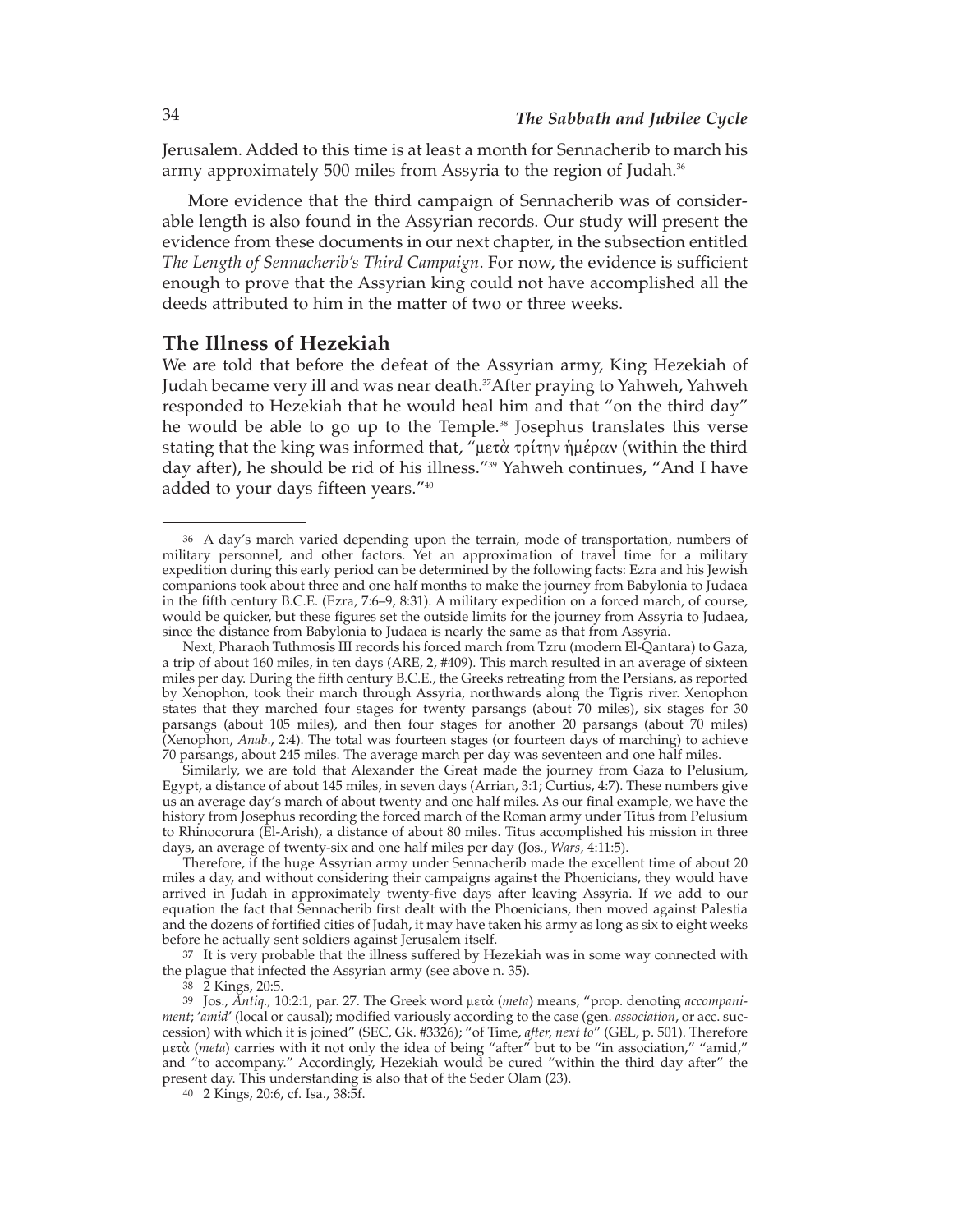#### *Events in Hezekiah's Reign* 35

As a sign that this prophecy was true, Yahweh made the sun recline so that the shadow on the sundial at the house of Ahaz returned by ten steps (hours).41 Targum Jonathan, for example, states that Yahweh "turned back the shadow on the stone figure of the hours, on which the sun went down on the stairs of Ahaz, backward ten hours."42 Josephus notes that this sundial was part of the house that had belonged to Ahaz, the father of Hezekiah.<sup>43</sup>

This movement of the sun happened on the third day after the prophecy, the same day Hezekiah recovered from his illness. Josephus writes:

> And, when the prophet exhorted the deity to show this sign to the king, he saw what he wished and was at once freed from his illness, then he went up to the temple and did obeisance to the deity and offered prayers to him.44

Since Hezekiah went up to the Temple the same day he was healed and saw the sun move backwards, the evidence shows that both events had to occur on the third day after the prophecy.

Importantly, the fact that Hezekiah was granted another fifteen years of life at a point when he was about to die proves that the prophecy had to be given very late in Hezekiah's fourteenth or very early in his fifteenth year of reign. This is true because Hezekiah reigned only twenty-nine years,<sup>45</sup> and the Assyrians had invaded in his fourteenth year of rule. If the prophecy would have been given earlier in the fourteenth year the time left to Hezekiah would have been more than fifteen years.

William Whiston (in another edition of his translation of *Josephus*) concludes:

> Nor will the fifteen years' prolongation of his life after his sickness allow that sickness to have been later than the former part of the fifteenth year of his reign, since chronology does not allow him in all above twenty-nine years and a few months.<sup>46</sup>

The prophecy that Hezekiah would be healed in three days carried with it yet another important revelation. Not only had Yahweh added, as of this date, another fifteen years to the life of Hezekiah but he also told him, "And from the hand of the king of Assyria I shall deliver you and the city. And I shall defend over this city for my own sake, and for the sake of David, my servant."<sup>47</sup> Accordingly, after Hezekiah was to be healed, punishment was to be inflicted upon the army of Sennacherib.

<sup>41 2</sup> Kings, 20:1–11; 2 Chron., 32:24–26; Isa., 38:1–8, 22; Jos., *Antiq.,* 10:2:1.

<sup>42</sup> Targ. Jon., *2 Kings*, 20:11. Cf. Targ. Jon., *Isa*., 38:8, where it is said that the sun "turned back ten hours by the marking of the stone hours where it had declined."

<sup>43</sup> Jos., *Antiq*., 10:2:1.

<sup>44</sup> Ibid.

<sup>45 2</sup> Kings, 18:2, 2 Chron., 29:1; Jos., *Antiq*., 10:3:1.

<sup>46</sup> Whiston, *Flav. Jos*., p. 301, n. †.

<sup>47 2</sup> Kings, 20:6; cf. Isa. 38:6.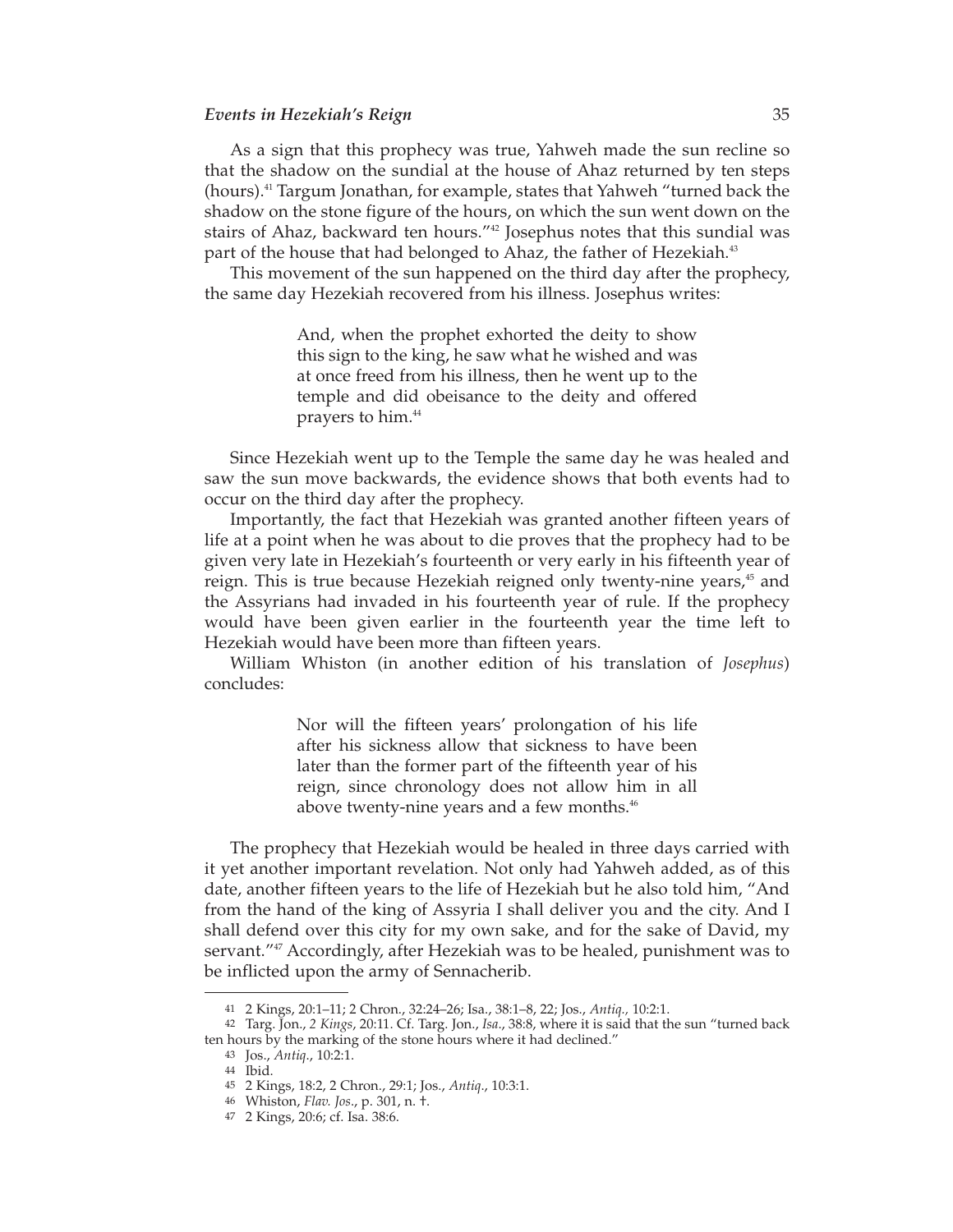The Talmudic writers also connect the episode of the sun returning ten steps, when Hezekiah recovered from his illness, with the time that the Assyrians heard the "song of the celestials" and were as a result destroyed.<sup>48</sup> This information accords with the fact that in the daylight hours, just before the "night" that the Assyrians were afflicted, Hezekiah was found praying in the Temple,<sup>49</sup> having just that day recovered from his illness.

The Seder Olam, composed in the mid-second century C.E., makes the same conclusion:

> Three days before Sennacherib's downfall Hezekiah became ill. Rabbi Yose says: the third day of Hezekiah's illness was (the time of) Sennacherib's downfall. The sun, which had descended for Ahaz his father, stood still for him, as it says, "Behold, I will turn back ten steps the shadow."50

# **The Assyrian Army was Destroyed Near the Beginning of the Year**

In the prophecy given by Isaiah to King Hezekiah just prior to the night of the destruction of the Assyrian army, Isaiah reports that the sign provided by Yahweh was that "this year" the Judahites would eat that which is sown of itself, i.e. it was a sabbath year. "That night" the angel of Yahweh struck the Assyrians.<sup>51</sup> The prophetic nature of the "sign," indicating an event that was yet to occur, implies that the eating of grain sown of itself was something about to happen, not something that had already been in practice. There would have been no reason for Yahweh to advise the Jewish people to eat "that which is sown of itself" if crops had already been planted before the Assyrian invasion. They could have eaten from their remaining crops.

One might conclude that—if the invasion had taken place during the final few months of Hezekiah's fourteenth year, prior to spring, and continued into the beginning of his fifteenth year—the Jewish people, restrained within the walls of their cities, would not have been able to plant their winter crops, which could have been harvested in the spring. But more probably, Hezekiah and the Judahites were already observing the sabbath year. Further, the context of the records is that the "sign" was prophetic. Yahweh would not have permitted the Jews to plant crops for a sabbath year. The sign points to the fact that the Jews were about to begin eating from that which grows of itself, thereby indicating that spring had just arrived. It is also certain that at this time the correct sabbath year and Jubilee cycle were being confirmed.

According to the Seder Olam and later Talmudic writers, Sennacherib's army was destroyed two weeks into the new year, on the first day of Pass-

<sup>48</sup> LJ, 4, pp. 269, 272–275, and ns. 58, 8l.

<sup>49 2</sup> Kings 19:14–37; Isa., 37:14–35.

<sup>50</sup> S.O., 23.

<sup>51 2</sup> Kings, 19:20–37; Isa., 37:21–38.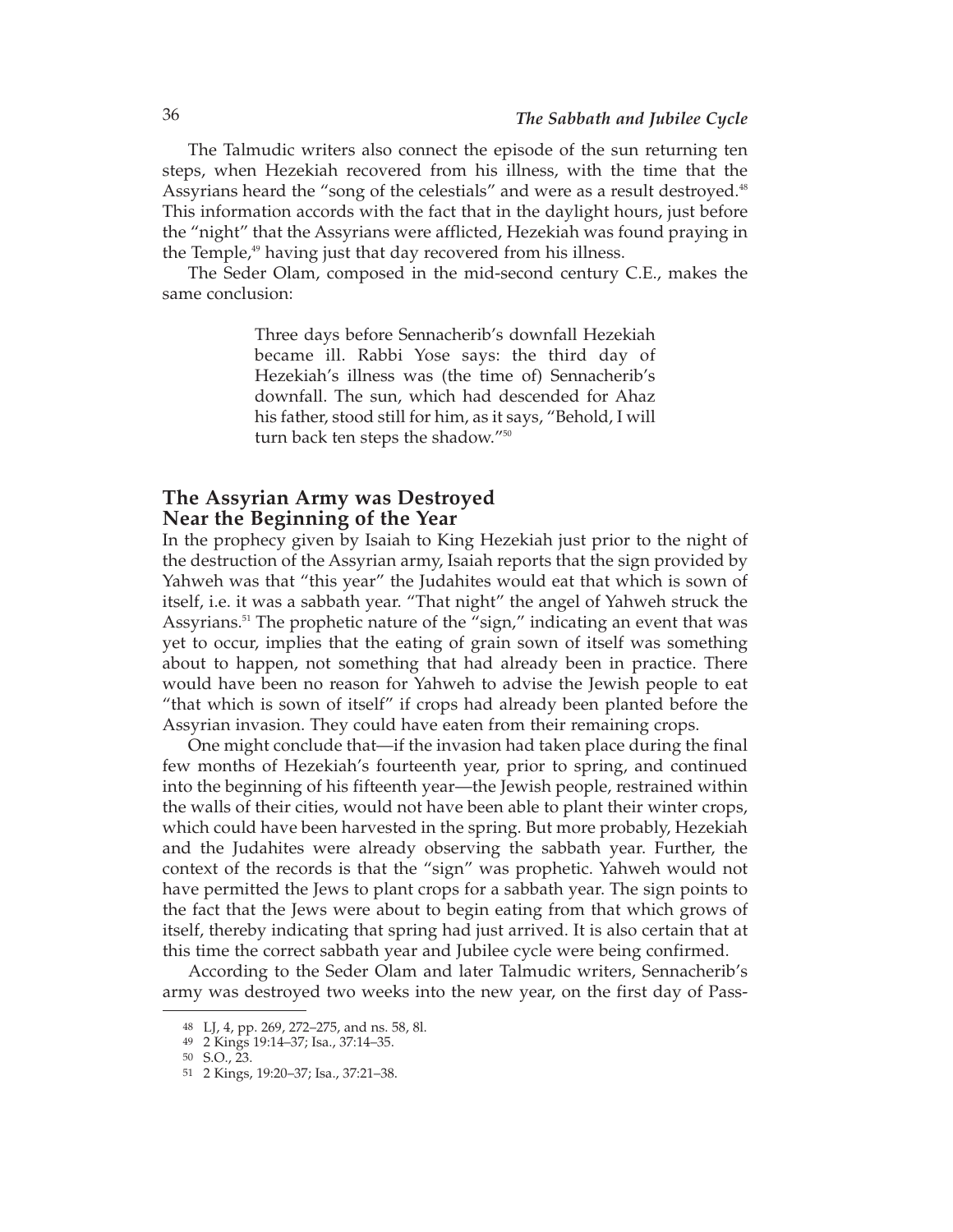#### *Events in Hezekiah's Reign* 37

over, i.e. the fourteenth of Abib. $52$  The Seder Olam states, "because (the Assyrians) came up (against Jerusalem) in the time before Passover," they were not able to plant and so they ate what grows of itself."53 The Midrash Rabbah reports:

> Israel and Hezekiah sat that night and recited the Hallel, for it was Passover, yet were in terror lest at any moment Jerusalem might fall in his (Sennacherib's) hand. When they arose early in the morning to recite the *shema'* and pray, they found their enemies' dead corpses.<sup>54</sup>

In another place, paralleling the story with the destruction of the firstborn of Egypt at Passover, the Midrash Rabbah adds:

> Rabbi Judan said: While Hezekiah and his followers were still eating their paschal lambs in Jerusalem, eloahim had already wrought (their deliverance) in that night, as it says, And it came to pass that night, that the angel of Yahweh went forth, and smote in the camp of the Assyrians.<sup>55</sup>

The 14th of Abib as the date for the destruction of the Assyrian army also explains why the Judahites had, as of the time of Isaiah's prophecy to Hezekiah, not eaten that which grows of itself, even though it was already "this year." According to scriptural law, the Israelites were forbidden to eat from the new year's crops (whether harvested or eaten directly from the field) until after the wave sheaf offering from that crop had been accomplished. This offering took place on the day after the weekly sabbath that fell during Passover week.<sup>56</sup> The people of Jerusalem, therefore, would not partake of this year's crops until after Passover began, and Passover began on Abib 14. This fact brings the words of Isaiah into complete harmony with a destruction of the Assyrian army just after the beginning of the year and during Passover.

An edition of the *Seder Olam Rabbah*,<sup>57</sup> on the basis of Isaiah 37:30, also reports that Sennacherib's disaster occurred during a sabbath year.58 This tradition supports the conclusion that the fourteenth year of Hezekiah, when Sennacherib first struck Judah, had just passed and that the destruction of the Assyrian army took place in the first part of his fifteenth year.

<sup>52</sup> LJ, 4, p. 268, and n. 54; also see Tosef.-Targum, *2 Kings*, 19:35–37; J. Pes., 9:36d. The Pharisees of the second century B.C.E. and after altered the observance of the Passover supper from the 14th to the 15th (Jos., *Antiq*., 2:14:6, 3:10:5, *Wars*, 6:9:3; Jub., 49:1). Nevertheless, the original practice, the one followed in the days of Hezekiah, was to observe the paschal supper the same day as the sacrifice of the Passover lamb, i.e. the 14th of Abib. See our forthcoming book entitled *Yahweh's Sacred Calendar*. 53 S.O., 23.

<sup>54</sup> Mid. Rab., *Exod*., 18:5.

<sup>55</sup> Mid. Rab., *Song*, 1:12:3.

<sup>56</sup> Lev., 23:9–14. Also see our forthcoming work *Yahweh's Sacred Calendar*.

<sup>57</sup> Seder Olam Rabbah (ed. B. Ratner), 23, p. 53a-b; and see below n. 58.

<sup>58</sup> HUCA, 46, p. 211, n. 30.